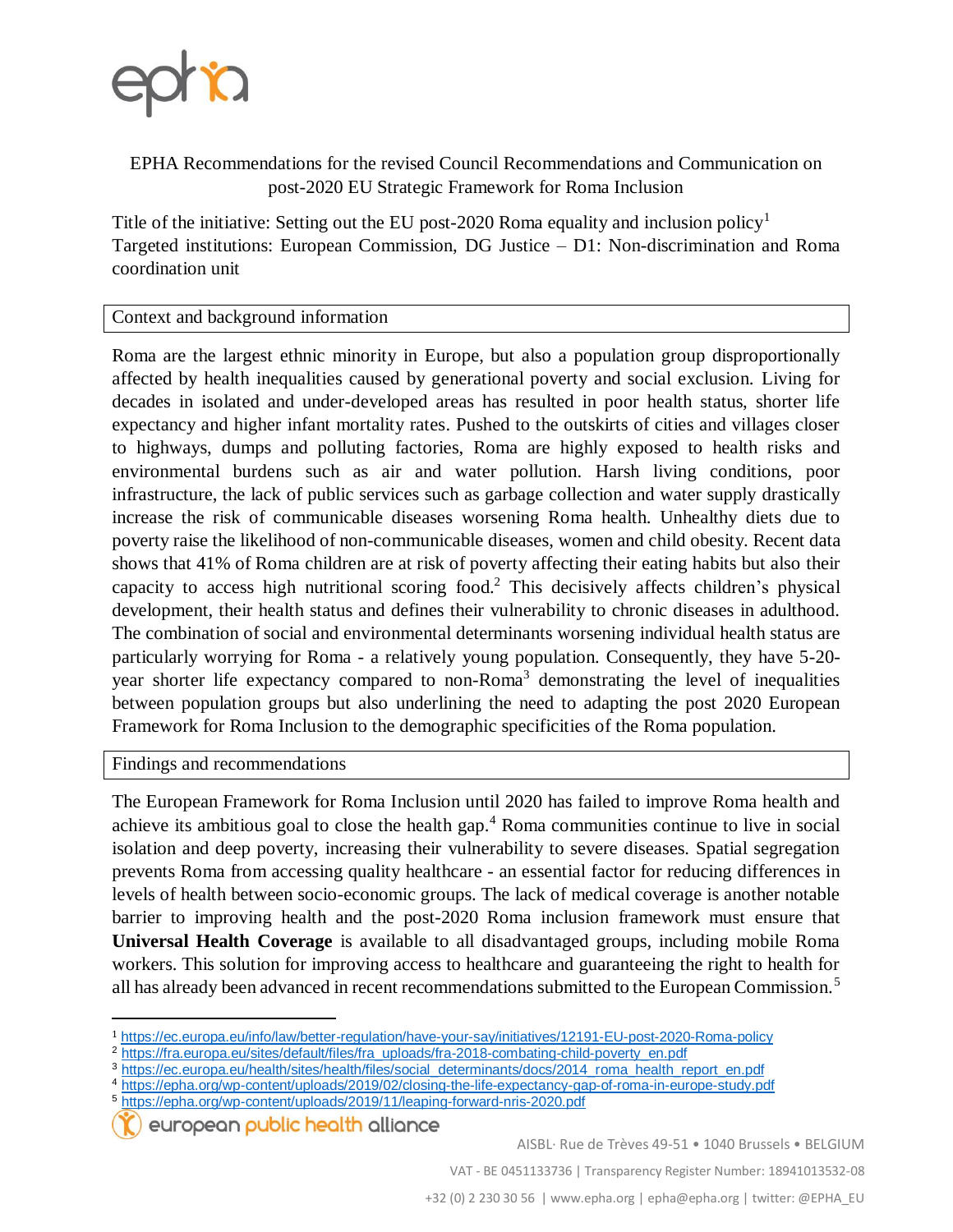

 $\overline{\phantom{a}}$ 

Universal Health Coverage is a response to poor access to health services while reducing inequalities between and within countries. This is particularly relevant for Romania and Bulgaria, the countries with the highest proportion of Roma within the European Union where the number of Roma without medical coverage has reached around 50%.<sup>6</sup> Furthermore, Universal Health Coverage can positively impact employment and counter long-term activity limitation experienced by people without medical insurance.<sup>7</sup> Such a measure can contribute to **reducing health discrepancies** and limit their effects on employment and poverty reduction. In addition to Universal Health Coverage, the post 2020-Roma inclusion framework must encourage Member States to take measures to guarantee the right to quality healthcare for all and protect vulnerable groups, such as Roma, from discrimination.

Availability and affordability of health and preventive services is another area requiring stronger political commitment and social investment targeting different socio-economic groups among the Roma population such as the elderly, children and teenagers, women and girls, or disabled persons. Poverty, ethnic segregation and spatial isolation of Roma communities are among the factors responsible for poor access to healthcare and prevention. The post-2020 policy framework should effectively challenge this situation while also tackling in parallel **substandard living conditions, poor infrastructure**, **lack of clean water and sanitation** and **harsh working conditions**.

**Roma women's health** needs special attention in the post-2020 framework and better protection of their sexual and reproductive rights. The policy framework must encourage actions for preventing discrimination against Romani women in maternity wards<sup>8</sup> and public hospitals to guarantee their rights to quality health and preventive services. Mechanisms for monitoring and reporting cases of discrimination against Romani women in access to health services will contribute to tackle discrimination and reduce the health inequalities they face. Psychological support should be available for Romani women experiencing discrimination, especially those who are victims of coercive sterilization. The framework must encourage Member States to adopt measures promoting **Universal access to pre and post-natal services**, including gynecological, physiological and nutritional follow-up for Romani women from disadvantaged communities.

Improving Roma health should be **a top priority** for the post-2020 policy framework as it is a prerequisite for achieving social, economic and environmental objectives. The constant health risks faced by Roma communities must be addressed through a comprehensive strategy based on synergies between key policy areas to limit the negative effects on health and enhance Roma inclusion over all. Taking into account the health's major role in reaching the objectives of the policy framework for social inclusion, health inequalities faced by Roma should be better analyzed and addressed. The proportion of Roma suffering from **non-communicable and chronic diseases**, including cancer, is unknown making it impossible to properly challenge the health gap. The **premature death** rates among Roma caused by such diseases must be quantified and addressed through access to relevant preventive services. Such measures will also support the achievement of United Nations Sustainable Development Goal for the reduction of premature death. At the same time, the policy framework can contribute to decreasing inequalities between and within

<sup>6</sup> [https://fra.europa.eu/sites/default/files/fra\\_uploads/fra-2018-anti-gypsyism-barrier-roma-inclusion\\_en.pdf](https://fra.europa.eu/sites/default/files/fra_uploads/fra-2018-anti-gypsyism-barrier-roma-inclusion_en.pdf)

<sup>7</sup> [https://fra.europa.eu/sites/default/files/fra\\_uploads/fra-2016-eu-minorities-survey-roma-selected-findings\\_en.pdf](https://fra.europa.eu/sites/default/files/fra_uploads/fra-2016-eu-minorities-survey-roma-selected-findings_en.pdf)

<sup>8</sup> <https://www.poradna-prava.sk/en/documents/alternative-report-to-the-un-cescr/>